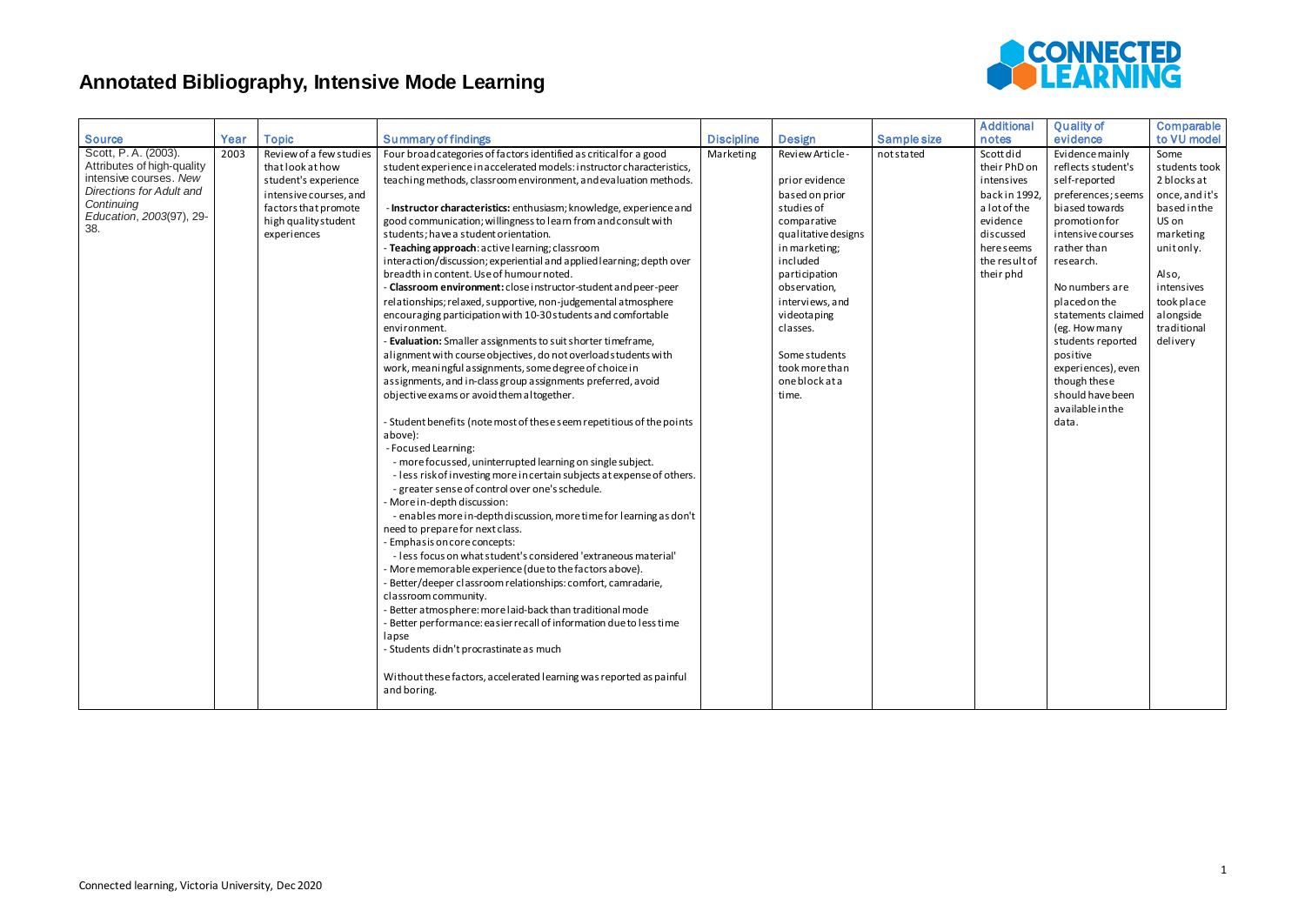|                                        |      |                         |                                                                                                                                       |                   |                  |             | <b>Additional</b>        | <b>Quality of</b> | Comparable                 |
|----------------------------------------|------|-------------------------|---------------------------------------------------------------------------------------------------------------------------------------|-------------------|------------------|-------------|--------------------------|-------------------|----------------------------|
| <b>Source</b>                          | Year | <b>Topic</b>            | <b>Summary of findings</b>                                                                                                            | <b>Discipline</b> | <b>Design</b>    | Sample size | notes                    | evidence          | to VU model                |
| Wlodkowski, R. J.                      | 2003 | Brief review of the     | Accelerated courses are growing, in particular in educational                                                                         | Prior studies     | Review article   | N/A         | There was a              | Review article-no | Accelerated                |
| (2003). Accelerated                    |      | criticisms and some     | offerings aimed at working adults (25 years and older), and in                                                                        | included          |                  |             | 'Center for              | primary evidence. | courses here               |
| learning in colleges and               |      | supportive evidence for | religious education providers (but most still in traditional unis)                                                                    | economics,        | - considers some |             | the                      |                   | actually                   |
| universities. New                      |      | effectiveness of        |                                                                                                                                       | history,          | criticisms and   |             | Study of                 |                   | defined to                 |
| directions for adult and<br>continuing |      | accelerated programs    | Accelerated learning defined here actually reflects less contact time                                                                 | business          | evidencein       |             | Accelerated              |                   | represent                  |
| education, 2003(97), 5-                |      |                         | than the traditional equivalent (e.g. 45 hours down to 20 hours) -                                                                    |                   | support of       |             | Learning' at             |                   | shorter                    |
| 16.                                    |      |                         | not just delivered in a shorter duration. This also translates into less                                                              |                   | accelerated      |             | Regis                    |                   | contact hours.             |
|                                        |      |                         | time required to attain the qualification.                                                                                            |                   | learning         |             | University,              |                   |                            |
|                                        |      |                         | Accelerated learning courses are accused by some as prioritising                                                                      |                   |                  |             | but it seems<br>to be no |                   | Also, the<br>studies refer |
|                                        |      |                         | convenience and profit over substance and rigour; crammed and                                                                         |                   |                  |             | longer in                |                   | to adult                   |
|                                        |      |                         | poorly developed.                                                                                                                     |                   |                  |             | existence.               |                   | learning,                  |
|                                        |      |                         |                                                                                                                                       |                   |                  |             |                          |                   | typical                    |
|                                        |      |                         | Institutions offering them are often associated with having a mostly                                                                  |                   |                  |             |                          |                   | student was                |
|                                        |      |                         | tenure-free and precarious workforce, and being for-profit rather                                                                     |                   |                  |             |                          |                   | 36 year old                |
|                                        |      |                         | than not-for-profit, using a more standardized curriculum, and                                                                        |                   |                  |             |                          |                   | white female,              |
|                                        |      |                         | employing academics who are also working in industry                                                                                  |                   |                  |             |                          |                   | married,                   |
|                                        |      |                         |                                                                                                                                       |                   |                  |             |                          |                   | working full               |
|                                        |      |                         | Lists types of evidence supporting their educational effectiveness:                                                                   |                   |                  |             |                          |                   | time, with                 |
|                                        |      |                         |                                                                                                                                       |                   |                  |             |                          |                   | 15+years of                |
|                                        |      |                         | Accreditation; Learning; Student Attitudes; and Alumni Attitudes                                                                      |                   |                  |             |                          |                   | work                       |
|                                        |      |                         | noted no review of accreditation and accelerated<br>$\circ$                                                                           |                   |                  |             |                          |                   | experience.                |
|                                        |      |                         | programs as yet - and also matched comparative                                                                                        |                   |                  |             |                          |                   |                            |
|                                        |      |                         | studies are limited                                                                                                                   |                   |                  |             |                          |                   |                            |
|                                        |      |                         | Refers to general research on time required for learning<br>$\circ$                                                                   |                   |                  |             |                          |                   |                            |
|                                        |      |                         | (a necessary but not sufficient component; mixed                                                                                      |                   |                  |             |                          |                   |                            |
|                                        |      |                         | results)                                                                                                                              |                   |                  |             |                          |                   |                            |
|                                        |      |                         | Mentions some other recognised general/universal<br>$\circ$                                                                           |                   |                  |             |                          |                   |                            |
|                                        |      |                         | factors related to educational outcomes                                                                                               |                   |                  |             |                          |                   |                            |
|                                        |      |                         | Refers to some comparative studies that concluded<br>$\circ$                                                                          |                   |                  |             |                          |                   |                            |
|                                        |      |                         | accelerated learning had equivalent or better learning                                                                                |                   |                  |             |                          |                   |                            |
|                                        |      |                         | outcomes, satisfaction, than younger students in                                                                                      |                   |                  |             |                          |                   |                            |
|                                        |      |                         | traditional programs; as well as in alumni (summarised<br>below)                                                                      |                   |                  |             |                          |                   |                            |
|                                        |      |                         | Graduation rates at six years are 40%, slightly higher<br>$\circ$                                                                     |                   |                  |             |                          |                   |                            |
|                                        |      |                         | than national average apparently for the US                                                                                           |                   |                  |             |                          |                   |                            |
|                                        |      |                         | Factors predicting graduation were:<br>$\circ$                                                                                        |                   |                  |             |                          |                   |                            |
|                                        |      |                         | Significant prior college experience                                                                                                  |                   |                  |             |                          |                   |                            |
|                                        |      |                         | Grades                                                                                                                                |                   |                  |             |                          |                   |                            |
|                                        |      |                         | Financial aid                                                                                                                         |                   |                  |             |                          |                   |                            |
|                                        |      |                         | More available time                                                                                                                   |                   |                  |             |                          |                   |                            |
|                                        |      |                         | Perceived good teaching and guidance quality                                                                                          |                   |                  |             |                          |                   |                            |
|                                        |      |                         | Being female (2x graduation rate)                                                                                                     |                   |                  |             |                          |                   |                            |
|                                        |      |                         | Peer integration                                                                                                                      |                   |                  |             |                          |                   |                            |
|                                        |      |                         |                                                                                                                                       |                   |                  |             |                          |                   |                            |
|                                        |      |                         | Note an important limitation: studies of adults in accelerated<br>learning are self-selected, and may be more prepared with more life |                   |                  |             |                          |                   |                            |
|                                        |      |                         | experience for a compressed educational offering.                                                                                     |                   |                  |             |                          |                   |                            |
|                                        |      |                         |                                                                                                                                       |                   |                  |             |                          |                   |                            |
|                                        |      |                         |                                                                                                                                       |                   |                  |             |                          |                   |                            |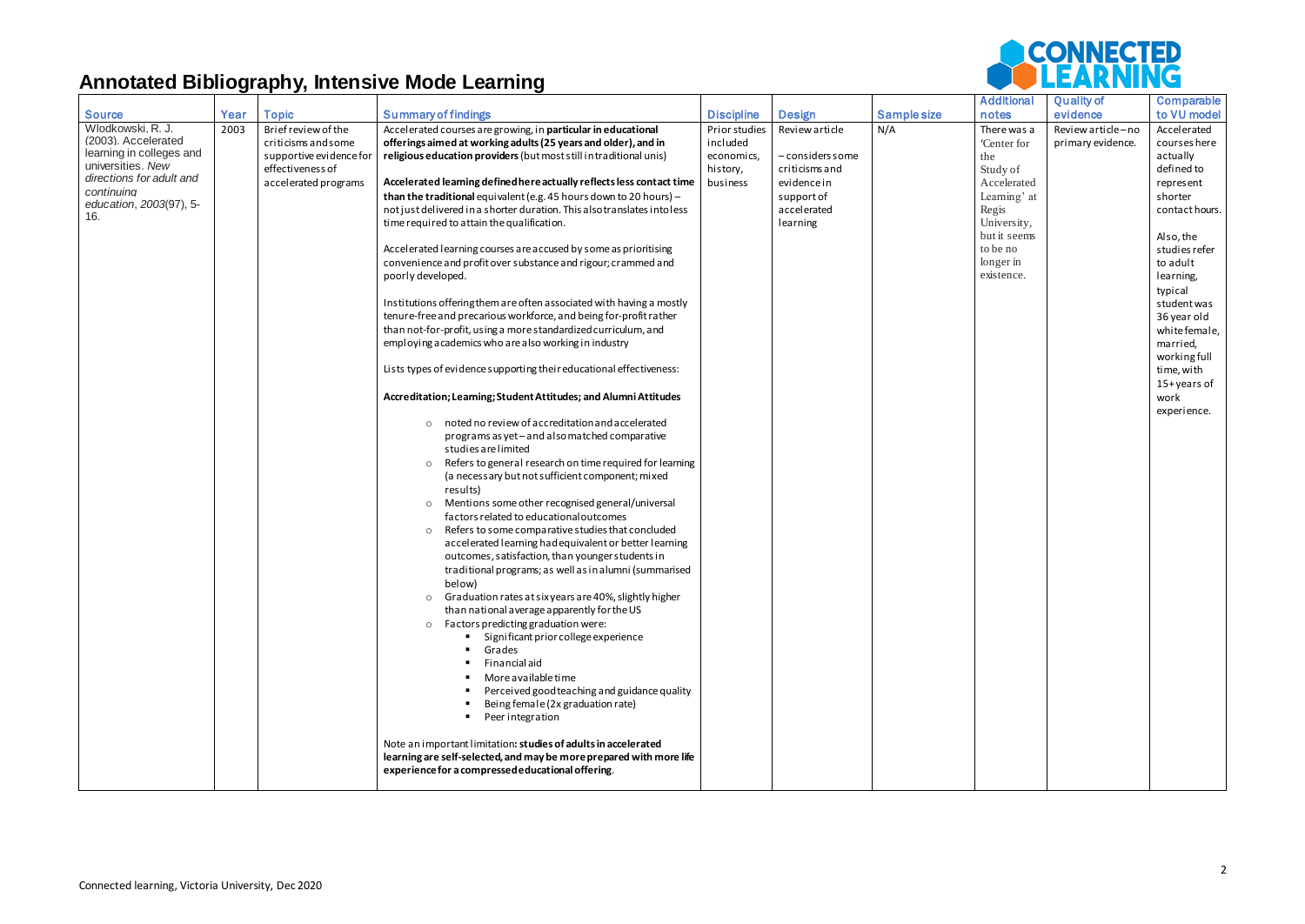|                                                                                                                      |      |                                                                                      |                                                                                                                                                                                                                                                                                                                                                                                                                                                                                                                                                                                                                                                                                                                                                                                                                                                                                                                                                                                                                                                                                                                                                                                                                                                                                                                                                                                                                                                                                                                                                                                                                                                                                                                                                                                                                                                                                                                                                                                                                                                                                                                                                                                                                                         |                   |                |             | <b>Additional</b>                                                                                                          | <b>Quality of</b>                      | Comparable                                                                                                                                                                                               |
|----------------------------------------------------------------------------------------------------------------------|------|--------------------------------------------------------------------------------------|-----------------------------------------------------------------------------------------------------------------------------------------------------------------------------------------------------------------------------------------------------------------------------------------------------------------------------------------------------------------------------------------------------------------------------------------------------------------------------------------------------------------------------------------------------------------------------------------------------------------------------------------------------------------------------------------------------------------------------------------------------------------------------------------------------------------------------------------------------------------------------------------------------------------------------------------------------------------------------------------------------------------------------------------------------------------------------------------------------------------------------------------------------------------------------------------------------------------------------------------------------------------------------------------------------------------------------------------------------------------------------------------------------------------------------------------------------------------------------------------------------------------------------------------------------------------------------------------------------------------------------------------------------------------------------------------------------------------------------------------------------------------------------------------------------------------------------------------------------------------------------------------------------------------------------------------------------------------------------------------------------------------------------------------------------------------------------------------------------------------------------------------------------------------------------------------------------------------------------------------|-------------------|----------------|-------------|----------------------------------------------------------------------------------------------------------------------------|----------------------------------------|----------------------------------------------------------------------------------------------------------------------------------------------------------------------------------------------------------|
| <b>Source</b>                                                                                                        | Year | <b>Topic</b>                                                                         | <b>Summary of findings</b>                                                                                                                                                                                                                                                                                                                                                                                                                                                                                                                                                                                                                                                                                                                                                                                                                                                                                                                                                                                                                                                                                                                                                                                                                                                                                                                                                                                                                                                                                                                                                                                                                                                                                                                                                                                                                                                                                                                                                                                                                                                                                                                                                                                                              | <b>Discipline</b> | <b>Design</b>  | Sample size | notes                                                                                                                      | evidence                               | to VU model                                                                                                                                                                                              |
| Davies, W. M. (2006).<br>Intensive teaching<br>formats: A review. Issues<br>in Educational<br>Research, 16(1), 1-20. | 2006 | Review of evidence for<br>comparable learning<br>outcomes of<br>accelerated learning | Mentions imperatives for major structural changes in Australian<br>tertiary education sector.<br>Notes existence of a body of studies on class time structures and<br>learning-highlights that block format (longer held classes) is only<br>used in secondary school at this stage, no studies as yet in tertiary.<br>Delineates a range of intensive course structures, from whole-day<br>sessions taught over 1-3 weeks, to night and weekend classes, to<br>mixed modes.<br>Intensive teaching is most common in UK and Canada, in the<br>discipline of business (mainly Economics and Commerce)<br>As at 2006, 320 identified US College courses offered in intensive<br>mode (note 'course' in the US context refers to an Australian 'unit').<br>There is some basis of research in tertiary intensive modes. A<br>reproduction of tertiary comparative studies of delivery format is<br>presented (from Scott & Conrad, 1992), based on learning outcomes:<br>12 conclude no difference across traditional and intensive mode<br>4 conclude intensives were superior option<br>1 concluded traditional was superior<br>13 used quasi-experimental comparative study designs, and 5 were<br>case studies.<br>A similar, more recent review of the literature by Zelinna & Pablo<br>(2005) classified study findings in a similar fashion, and concluded<br>similarly (the source paper for this cannot be located and is not<br>cited).<br>Several limitations of the evidence are noted:<br>students are often self-selected which may bias a range of<br>measures<br>including attitudinal and assessment-based<br>students in intensives differ in age, experience and motivation;<br>and no attempt to control for baseline characteristics is evident<br>no studies have yet attempted random assignment<br>long-term learning isn't assessed as yet<br>Reviews arguments against intensive models: commodification of<br>education, insufficient coverage of material.<br>In favour of intensives: Time in a course is not a guarantee of T&L<br>quality<br>Faculty teaching intensive need be wary of: workload fatigue<br>insufficient time for reflection and analysis<br>cramming<br>curtailed and superficial content | All               | Review article | N/A         | Centre for<br>Studies of<br>Accelerated<br>Learning<br>referred to in<br>the paper<br>appears not<br>to existany<br>longer | Review article-no<br>primary evidence. | Intensive<br>defined here<br>as the same<br>course<br>offered in<br>fewer contact<br>hours.<br>Defined as<br>offering<br>students<br>flexibility-<br>the option to<br>chooseand<br>have mixed-<br>modes. |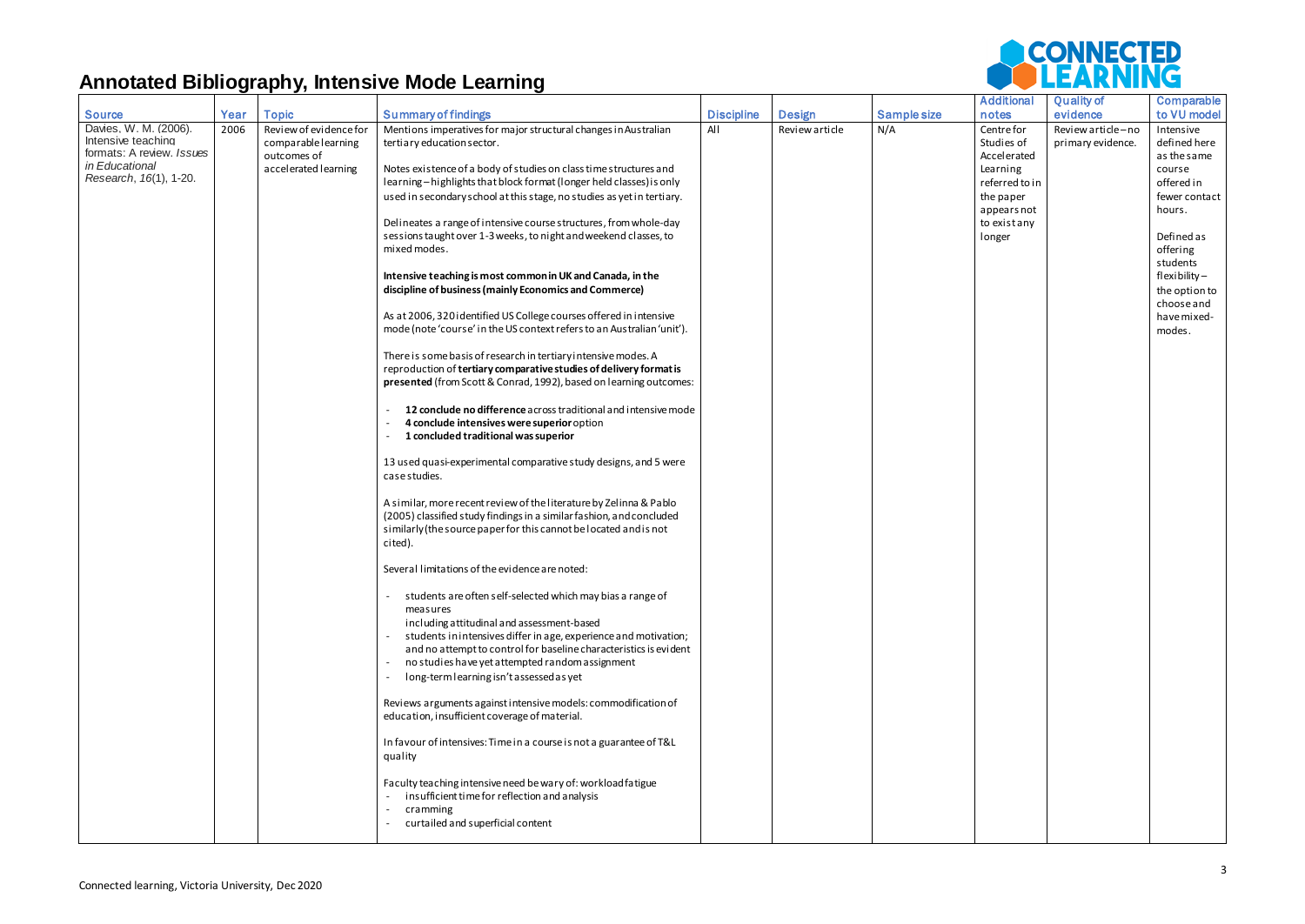

| <b>Source</b>            | Year | <b>Topic</b>             | <b>Summary of findings</b>                                                      | <b>Discipline</b> | <b>Design</b>     | Sample size    | <b>Additional</b><br>notes | <b>Quality of</b><br>evidence | Comparable<br>to VU model |
|--------------------------|------|--------------------------|---------------------------------------------------------------------------------|-------------------|-------------------|----------------|----------------------------|-------------------------------|---------------------------|
| Scott & Conrad, 1992. A  |      |                          |                                                                                 |                   |                   |                |                            |                               |                           |
| critique of intensive    | 1992 | Systematic review of     | Seminal systematic review on intensive learning using ERIC and other            | all               | Systematic review | 100 articles   | A good                     |                               | 'Interim' and             |
|                          |      | studies related to       | databases (searchterms unreported)                                              |                   |                   | identified     | review but                 |                               | 'modular'                 |
| courses and an agenda    |      | intensive learning       |                                                                                 |                   |                   |                | the data is a              |                               | seem most                 |
| for research, Handbook   |      |                          | Research on the topic goes back to at least the 1960s                           |                   |                   |                | little dated               |                               | comparable in             |
| of Higher Education.     |      |                          |                                                                                 |                   |                   |                |                            |                               | terms of                  |
|                          |      |                          | A preponderance of case studies, as well as a base of comparative               |                   |                   |                |                            |                               | singlefocus               |
|                          |      |                          | studies that often have some comparability and design limitations.              |                   |                   |                |                            |                               | on a unit for a           |
|                          |      |                          |                                                                                 |                   |                   |                |                            |                               | sustained                 |
|                          |      |                          | Categorised relevant studies into:                                              |                   |                   |                |                            |                               | period; but               |
|                          |      |                          |                                                                                 |                   |                   |                |                            |                               | contact hours             |
|                          |      |                          | time and learning studies                                                       |                   |                   |                |                            |                               |                           |
|                          |      |                          |                                                                                 |                   |                   |                |                            |                               | seem to be                |
|                          |      |                          | comparative studies of educational outcomes                                     |                   |                   |                |                            |                               | less than                 |
|                          |      |                          | comparative studies of course requirements and practices                        |                   |                   |                |                            |                               | traditional               |
|                          |      |                          | studies of student and faculty attitudes towards traditional and                |                   |                   |                |                            |                               | equivalent.               |
|                          |      |                          | intensive                                                                       |                   |                   |                |                            |                               |                           |
|                          |      |                          |                                                                                 |                   |                   |                |                            |                               |                           |
|                          |      |                          | Traces the <b>origin of intensives</b> to four distinct educational traditions: |                   |                   |                |                            |                               |                           |
|                          |      |                          |                                                                                 |                   |                   |                |                            |                               |                           |
|                          |      |                          | Summer sessions, examples dating back to 1869 (Harvard)                         |                   |                   |                |                            |                               |                           |
|                          |      |                          | Interim sessions, similar to block mode - intensive, single subject             |                   |                   |                |                            |                               |                           |
|                          |      |                          | at a time - created for student flexibility as alternative to                   |                   |                   |                |                            |                               |                           |
|                          |      |                          | traditional semester, first noted in Florida Presbyterian College               |                   |                   |                |                            |                               |                           |
|                          |      |                          |                                                                                 |                   |                   |                |                            |                               |                           |
|                          |      |                          | in 1961                                                                         |                   |                   |                |                            |                               |                           |
|                          |      |                          | Modular calendar systems. Unclear distinction between interim                   |                   |                   |                |                            |                               |                           |
|                          |      |                          | - this also seems to refer to block mode delivery. First noted in               |                   |                   |                |                            |                               |                           |
|                          |      |                          | Scio College in Ohio just after the US Civil War. Also Hiram                    |                   |                   |                |                            |                               |                           |
|                          |      |                          | College adopted the model (nine-week sequential blocks with an                  |                   |                   |                |                            |                               |                           |
|                          |      |                          | overarching block) for a period then reverted in 1958. Notes                    |                   |                   |                |                            |                               |                           |
|                          |      |                          | Colorado College, Martin College and Mount Vernon College                       |                   |                   |                |                            |                               |                           |
|                          |      |                          | provide contemporary examples.                                                  |                   |                   |                |                            |                               |                           |
|                          |      |                          | Language Acquisition Programs. Developed during WW2,                            |                   |                   |                |                            |                               |                           |
|                          |      |                          | considered very successful.                                                     |                   |                   |                |                            |                               |                           |
|                          |      |                          | Weekend Programs. For full-time working students, mostly 25-                    |                   |                   |                |                            |                               |                           |
|                          |      |                          |                                                                                 |                   |                   |                |                            |                               |                           |
|                          |      |                          | 30 years old, proliferated in the 1980s.                                        |                   |                   |                |                            |                               |                           |
|                          |      |                          |                                                                                 |                   |                   |                |                            |                               |                           |
|                          |      |                          | Richey et al (1965) actually compared results across student cohorts,           |                   |                   |                |                            |                               |                           |
|                          |      |                          | and concluded most perform better in intensive than traditional with            |                   |                   |                |                            |                               |                           |
|                          |      |                          | exception of education students, and postgrad students with a low               |                   |                   |                |                            |                               |                           |
|                          |      |                          | grade point.                                                                    |                   |                   |                |                            |                               |                           |
|                          |      |                          |                                                                                 |                   |                   |                |                            |                               |                           |
|                          |      |                          | The other relevant findings from this review paper are covered                  |                   |                   |                |                            |                               |                           |
|                          |      |                          | above.                                                                          |                   |                   |                |                            |                               |                           |
|                          |      |                          |                                                                                 |                   |                   |                |                            |                               |                           |
| Male, S., Baillie, C.,   | 2017 | Summary of activities in | Intensive mode primary models reported were (% not reported):                   | Business and      | Multiple phases:  | Varies:        | Note seems                 | Even though this is           | Somewhat-                 |
| Hancock, P., Leggoe, J., |      | an OLT intensive         | o Two full day of classes following online prep                                 | Engineering       | Survey of 105     | 105 unit       | to be a pre-               | a survey, figures are         |                           |
| MacNish, C., & Crispin,  |      |                          | One full-time week of classes                                                   | - unclear         | course            | coordinators   | published                  | not placed against            | Includes 3-4              |
| S. (2017). Intensive     |      | teaching project.        | $\circ$                                                                         |                   |                   |                |                            |                               |                           |
| mode teaching guide.     |      |                          | Two, three or four moderately intensive weeks of<br>$\circ$                     | what other        | coordinators      | across Aus Uni | paper,                     | many of the claims            | week                      |
| OLT.                     |      | Product of a nation-     | classes                                                                         | disciplines       | Exploratory       | sector in      | presented at               | reported                      | intensives.               |
|                          |      | wide OLT project         | A full day of classes once a week for seven weeks;<br>$\circ$                   |                   | and               | survey         | <b>STARS</b>               |                               |                           |
|                          |      | developing and           | or                                                                              |                   | quantitative      | 213 students   |                            | e.g. how many unit            |                           |
| <b>Link to Guide</b>     |      | applying threshold       | o Five half days over a full semester                                           |                   | comparative       | and 10         |                            | coordinators of the           |                           |
| <b>Link to Report</b>    |      | capability and concept   | 52% of intensives were taught at both undergrad and postgrad                    |                   | study             | teachers       |                            | n=105 reported it             |                           |
|                          |      |                          | levels                                                                          |                   |                   | across 8       |                            | offers better                 |                           |
|                          |      |                          |                                                                                 |                   |                   |                |                            |                               |                           |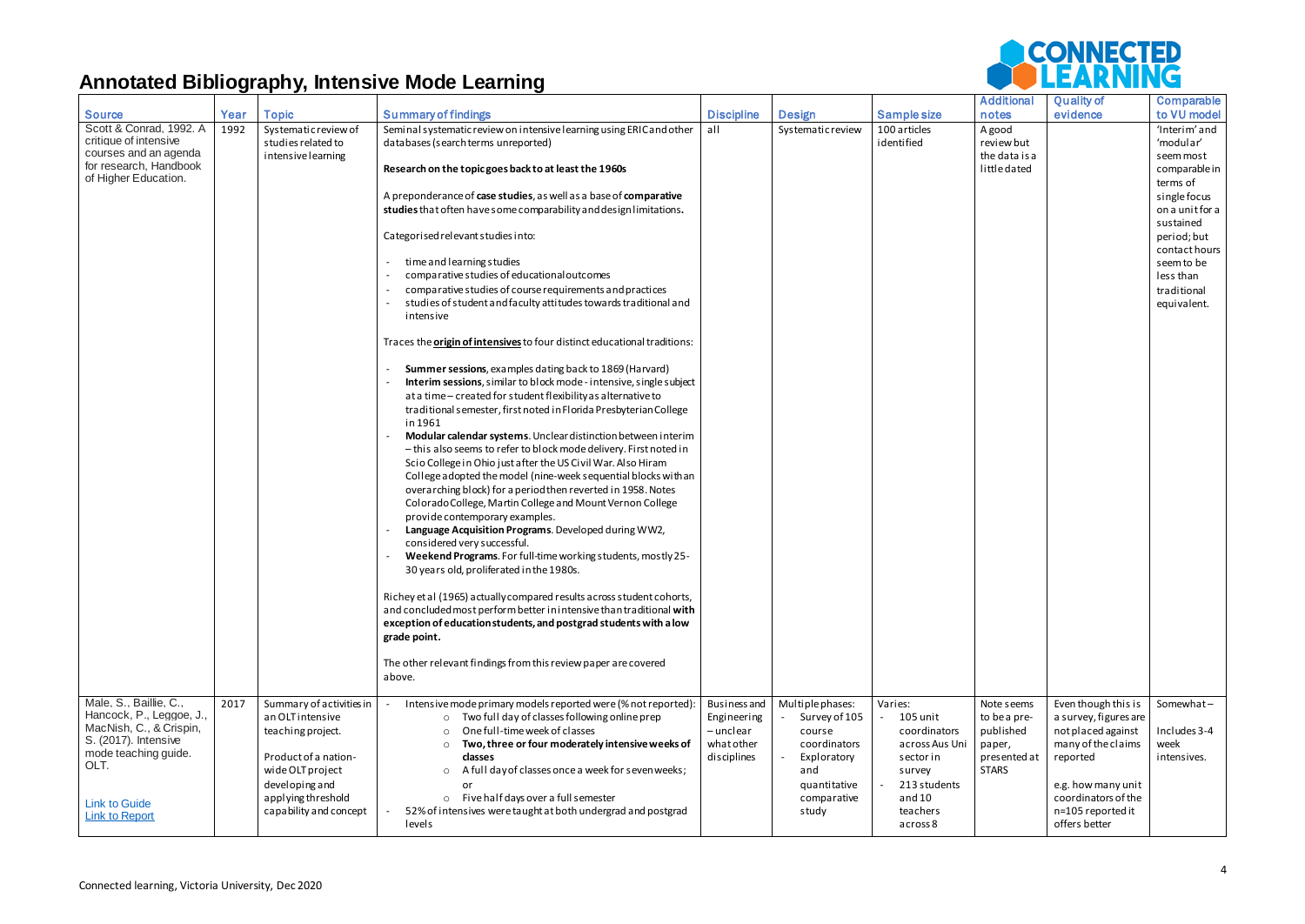| <b>Source</b>            | Year | <b>Topic</b>           | <b>Summary of findings</b>                                             | <b>Discipline</b> | <b>Design</b>     | Sample size     | <b>Additional</b><br>notes | <b>Quality of</b><br>evidence | Comparable<br>to VU model |
|--------------------------|------|------------------------|------------------------------------------------------------------------|-------------------|-------------------|-----------------|----------------------------|-------------------------------|---------------------------|
|                          |      | theory to intensive    | Most frequent reason for offering intensive mode:                      |                   | In-depth          | intensive units |                            | learning                      |                           |
|                          |      |                        |                                                                        |                   |                   |                 |                            |                               |                           |
|                          |      | teaching delivery mode | $\circ$ so students could fit study among other activities             |                   | interviews        | and 3 matched   |                            | experiences.                  |                           |
|                          |      |                        | (30%)                                                                  |                   | with 6            | traditional     |                            |                               |                           |
|                          |      |                        | o to promote engagement with interactive learning                      |                   | teachers          | units           |                            | In contact with the           |                           |
|                          |      |                        | activities (25%)                                                       |                   | Workshops to      | 27 students     |                            | author requesting             |                           |
|                          |      |                        | so students able to focus on one unit (10%)                            |                   | review a draft    | reviewed the    |                            | further detail                |                           |
|                          |      |                        | o to facilitate travel required for teaching (9%)                      |                   | good teaching     | good teaching   |                            |                               |                           |
|                          |      |                        | 21 <sup>st</sup> Century context reported as driver.                   |                   | guide             | guide           |                            |                               |                           |
|                          |      |                        | Teacher's reported they saw benefits in:                               |                   | Trial of          |                 |                            |                               |                           |
|                          |      |                        | $\circ$ Strong learning community                                      |                   | application of    |                 |                            |                               |                           |
|                          |      |                        | Retreat-like focus and immersion                                       |                   | the guide to      |                 |                            |                               |                           |
|                          |      |                        | Flexibility to incorporate long interactive activities                 |                   | improve an        |                 |                            |                               |                           |
|                          |      |                        | <b>Continuity of learning (unclear)</b><br>$\circ$                     |                   | intensive unit    |                 |                            |                               |                           |
|                          |      |                        | Ability to incorporate real-world learning<br>$\circ$                  |                   | Survey of 27      |                 |                            |                               |                           |
|                          |      |                        | More face-to-face time between teachers and                            |                   | students to       |                 |                            |                               |                           |
|                          |      |                        | students                                                               |                   | review the        |                 |                            |                               |                           |
|                          |      |                        | $\circ$ Better for learning (in unspecified ways)                      |                   | guide             |                 |                            |                               |                           |
|                          |      |                        | Students reported they liked:                                          |                   |                   |                 |                            |                               |                           |
|                          |      |                        |                                                                        |                   |                   |                 |                            |                               |                           |
|                          |      |                        | Bonding and learning with peers<br>$\circ$                             |                   |                   |                 |                            |                               |                           |
|                          |      |                        | Focus on a single unit                                                 |                   |                   |                 |                            |                               |                           |
|                          |      |                        | <b>Extended interactive activities</b>                                 |                   |                   |                 |                            |                               |                           |
|                          |      |                        | Continuity between learning, application and                           |                   |                   |                 |                            |                               |                           |
|                          |      |                        | practice in one day                                                    |                   |                   |                 |                            |                               |                           |
|                          |      |                        | $\circ$ Hands-on and authentic activities                              |                   |                   |                 |                            |                               |                           |
|                          |      |                        | Risks to learning were identified as:                                  |                   |                   |                 |                            |                               |                           |
|                          |      |                        | $\circ$ Exhaustion                                                     |                   |                   |                 |                            |                               |                           |
|                          |      |                        | Student failing to prepare for class or keep up                        |                   |                   |                 |                            |                               |                           |
|                          |      |                        | Lack of timely feedback to students between<br>$\circ$                 |                   |                   |                 |                            |                               |                           |
|                          |      |                        | assessments                                                            |                   |                   |                 |                            |                               |                           |
|                          |      |                        | Differences between intended and experienced curricula:                |                   |                   |                 |                            |                               |                           |
|                          |      |                        | o Interactive learning uncomfortable for some                          |                   |                   |                 |                            |                               |                           |
|                          |      |                        | students                                                               |                   |                   |                 |                            |                               |                           |
|                          |      |                        | Time spent on more basic preparatory materials                         |                   |                   |                 |                            |                               |                           |
|                          |      |                        | meant students missed out on threshold concepts                        |                   |                   |                 |                            |                               |                           |
|                          |      |                        |                                                                        |                   |                   |                 |                            |                               |                           |
|                          |      |                        | Intentional curriculum design is needed, particularly:                 |                   |                   |                 |                            |                               |                           |
|                          |      |                        | o Teachers must ensure student's to engage early                       |                   |                   |                 |                            |                               |                           |
|                          |      |                        | with threshold concepts                                                |                   |                   |                 |                            |                               |                           |
|                          |      |                        | o Ensure opportunities for engaging challenges to                      |                   |                   |                 |                            |                               |                           |
|                          |      |                        | devel op threshold concepts during class                               |                   |                   |                 |                            |                               |                           |
|                          |      |                        | $\circ$ Use available data from your institution to inform             |                   |                   |                 |                            |                               |                           |
|                          |      |                        | improvements                                                           |                   |                   |                 |                            |                               |                           |
|                          |      |                        | Student's review of the good teaching guide in intensives              |                   |                   |                 |                            |                               |                           |
|                          |      |                        | reported:                                                              |                   |                   |                 |                            |                               |                           |
|                          |      |                        | Design appropriate assessments<br>$\circ$                              |                   |                   |                 |                            |                               |                           |
|                          |      |                        | Manage workload carefully                                              |                   |                   |                 |                            |                               |                           |
|                          |      |                        | Design an optimal learning space                                       |                   |                   |                 |                            |                               |                           |
|                          |      |                        | Support students in their preparation<br>$\circ$                       |                   |                   |                 |                            |                               |                           |
|                          |      |                        | Design appropriate activities<br>$\circ$                               |                   |                   |                 |                            |                               |                           |
|                          |      |                        |                                                                        |                   |                   |                 |                            |                               |                           |
| Smith, J., Compston, P., | 2016 | Review of how well a   | Claim is made that intensive format enabled better learning-but        |                   |                   |                 |                            | Not relevant                  | Somewhat                  |
| Male, S, Baillie, C., &  |      |                        |                                                                        | Engineering       | Casestudy, with   |                 |                            |                               |                           |
| Turner, J (2016).        |      | case of intensive      | these claims are based solely on other curricula features argued to be | - Humanities      | quantitative      |                 |                            |                               |                           |
| Intensive mode teaching  |      | curriculum served the  |                                                                        | engineering       | student attitudes |                 |                            |                               | 4 week                    |
| of a humanitarian        |      | learning objectives,   |                                                                        |                   |                   |                 |                            |                               | delivery                  |
|                          |      |                        |                                                                        |                   |                   |                 |                            |                               |                           |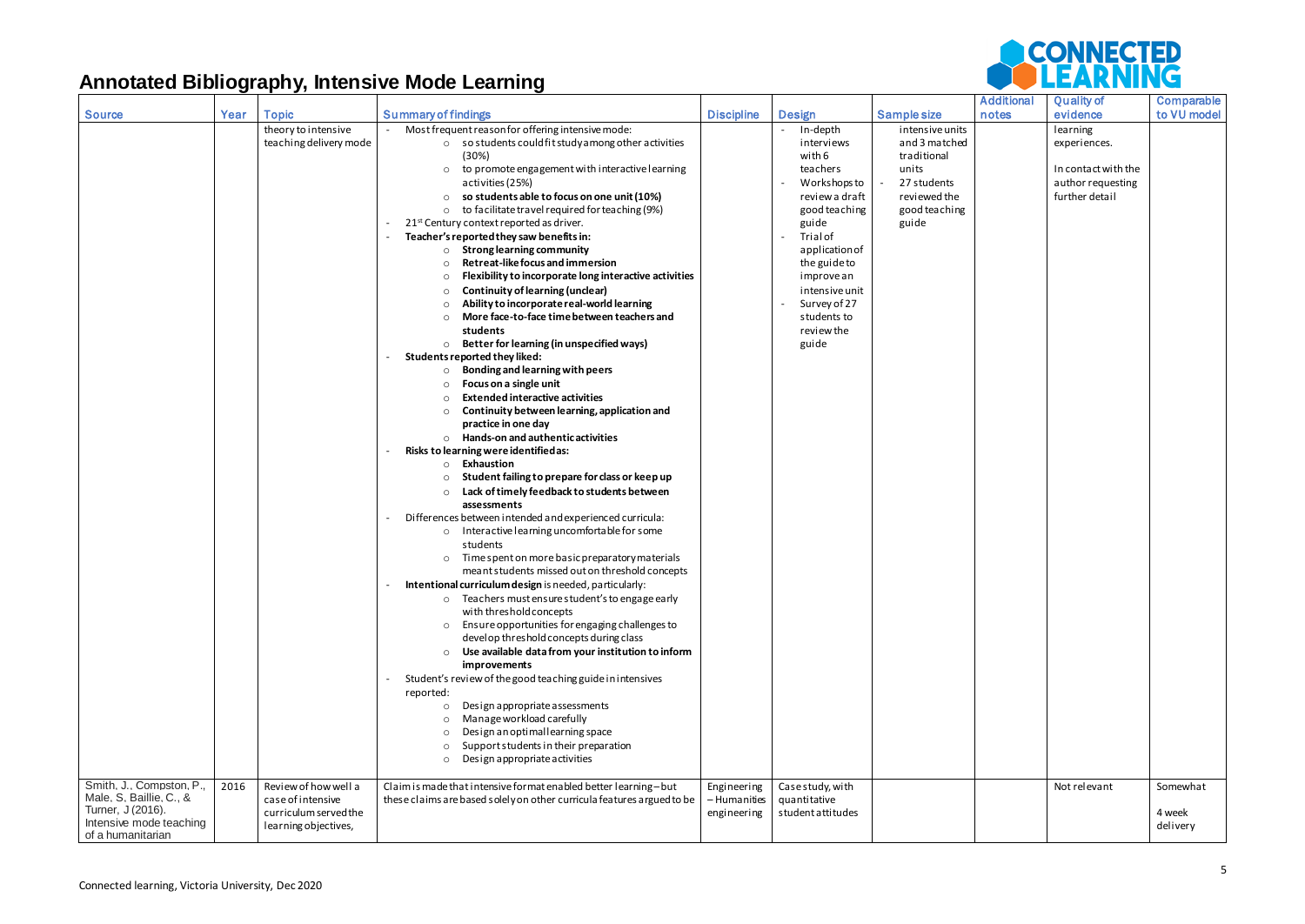

|                                                                                                                                                                                                                | ີ    | <u>траји по </u>                                                                            |                                                                                                                                                                                                                                                                                                                                                                                                                                                                                                                                                                                                                                                                                                                                                                                                                                                                                                                                                                                                                                                                                                                                                                                                                                                                                                                                                                                                                                                                                                                                                                                                                                                                                                                                                                                                                                                                                        |                                       |                                                                                                                                                                    |                                                                              |                            |                                                                          |                                                                                                                                                                                                          |
|----------------------------------------------------------------------------------------------------------------------------------------------------------------------------------------------------------------|------|---------------------------------------------------------------------------------------------|----------------------------------------------------------------------------------------------------------------------------------------------------------------------------------------------------------------------------------------------------------------------------------------------------------------------------------------------------------------------------------------------------------------------------------------------------------------------------------------------------------------------------------------------------------------------------------------------------------------------------------------------------------------------------------------------------------------------------------------------------------------------------------------------------------------------------------------------------------------------------------------------------------------------------------------------------------------------------------------------------------------------------------------------------------------------------------------------------------------------------------------------------------------------------------------------------------------------------------------------------------------------------------------------------------------------------------------------------------------------------------------------------------------------------------------------------------------------------------------------------------------------------------------------------------------------------------------------------------------------------------------------------------------------------------------------------------------------------------------------------------------------------------------------------------------------------------------------------------------------------------------|---------------------------------------|--------------------------------------------------------------------------------------------------------------------------------------------------------------------|------------------------------------------------------------------------------|----------------------------|--------------------------------------------------------------------------|----------------------------------------------------------------------------------------------------------------------------------------------------------------------------------------------------------|
| <b>Source</b>                                                                                                                                                                                                  | Year | <b>Topic</b>                                                                                | <b>Summary of findings</b>                                                                                                                                                                                                                                                                                                                                                                                                                                                                                                                                                                                                                                                                                                                                                                                                                                                                                                                                                                                                                                                                                                                                                                                                                                                                                                                                                                                                                                                                                                                                                                                                                                                                                                                                                                                                                                                             | <b>Discipline</b>                     | <b>Design</b>                                                                                                                                                      | <b>Sample size</b>                                                           | <b>Additional</b><br>notes | <b>Quality of</b><br>evidence                                            | Comparable<br>to VU model                                                                                                                                                                                |
| engineering course to<br>enhance service-<br>learning. International<br>Journal for Service<br>Learning in Engineering,<br>Humanitarian<br><b>Engineering and Social</b><br>Entrepreneurship, 11(2),<br>38-54. |      | using a threshold<br>capability framework                                                   | enabled by intensive learning, which are equally applicable to<br>traditional mode delivery.<br>For example, the service learning, visiting speakers, and site visit<br>components. No further evidence pertaining to effects of delivery<br>mode provided.                                                                                                                                                                                                                                                                                                                                                                                                                                                                                                                                                                                                                                                                                                                                                                                                                                                                                                                                                                                                                                                                                                                                                                                                                                                                                                                                                                                                                                                                                                                                                                                                                            |                                       | and threshold<br>mapping                                                                                                                                           |                                                                              |                            |                                                                          | period<br>corresponds,<br>but additional<br>5 <sup>th</sup> week for<br>assessment<br>completion                                                                                                         |
| Kuiper, A., Solomonides,<br>I., & Hardy, L. (2015).<br>Time on task in intensive<br>modes of<br>delivery. Distance<br>Education, 36(2), 231-<br>245.                                                           | 2015 | Teacher's perspectives<br>on effective blended<br>learning strategies in<br>intensive units | Themes mostly take the form of recommendations of what has<br>worked for the sample. These included:<br>Design<br>$\sim$<br>Flexibility of structure to meet diverse student needs,<br>$\circ$<br>particularly in student time use; modularised sostudents<br>can study when it suits them<br>Knowing the student's life context as it pertains to study,<br>$\circ$<br>so that structure can encourage access and motivation<br>Encouraging commitment<br>o Get students started early via an early contact protocol,<br>such as a series of emails or videos even, familiarised with<br>the online environment before classes start<br>Build in opportunities for early learning<br>$\circ$<br>Motivation<br>Make expectations clear to students up-front<br>$\circ$<br>Key activities and assessments used as critical touchpoints<br>$\circ$<br>Have a clear progression structure in the content, from<br>$\circ$<br>introductory to more advanced content<br>Consider compulsory assessments in online discussion<br>$\circ$<br>forums, albeit low weighting<br>Sequencing of assessment<br>Scaffold and sequence assessments to avoid crowding<br>Monitor student progress<br>$\circ$<br>Use continuous assessment, where key concepts are<br>$\circ$<br>incorporated across multiple assessments<br>Keep in mind time constraints, promote succinct writing<br>$\circ$<br>and choose resources that are brief<br>Technology<br>Asynchronous learning offers flexible access of content<br>$\circ$<br>Novel opportunities for engagement<br>Use LMS features to speed up assessment feedback, and<br>$\circ$<br>work with Ed Developers to design the unit and utilise<br>additional features<br>Communication<br>Some lecturers choose to be available 24/7 to students<br>$\circ$<br>Have a strategy for regular communication, and make this<br>$\circ$<br>clear to students | History,<br>general arts,<br>business | Interviews with<br>teachers and<br>colleagues who<br>utilised blended<br>approaches as a<br>way of managing<br>intensive teaching;<br>grounded theory<br>framework | 5 teachers of<br>intensive distance<br>or online units                       |                            | Limited sample size<br>of 5                                              | Intensive<br>defined here<br>as a 'catch up'<br>option for<br>students who<br>have failed or<br>a fast-track<br>option.<br>Focus of study<br>is on distance<br>or heavily<br>blended and<br>online units |
| Kucsera, J. V., &<br>Zimmaro, D. M. (2010).<br>Comparing the<br>effectiveness of intensive                                                                                                                     | 2015 | Comparative analysis of<br>traditional vs intensive<br>delivery                             | On a well-validated scale, while controlling for relevant baseline and<br>course characteristics including workload, students rated the overall                                                                                                                                                                                                                                                                                                                                                                                                                                                                                                                                                                                                                                                                                                                                                                                                                                                                                                                                                                                                                                                                                                                                                                                                                                                                                                                                                                                                                                                                                                                                                                                                                                                                                                                                        | Not stated                            | Quantitative,<br>comparative study<br>using validated<br>scales, and                                                                                               | n=5 comparative<br>cases with same<br>instructor teaching<br>traditional and |                            | Moderate given lack<br>of sample details<br>and descriptives<br>reported | Not really in<br>terms of<br>course<br>duration:                                                                                                                                                         |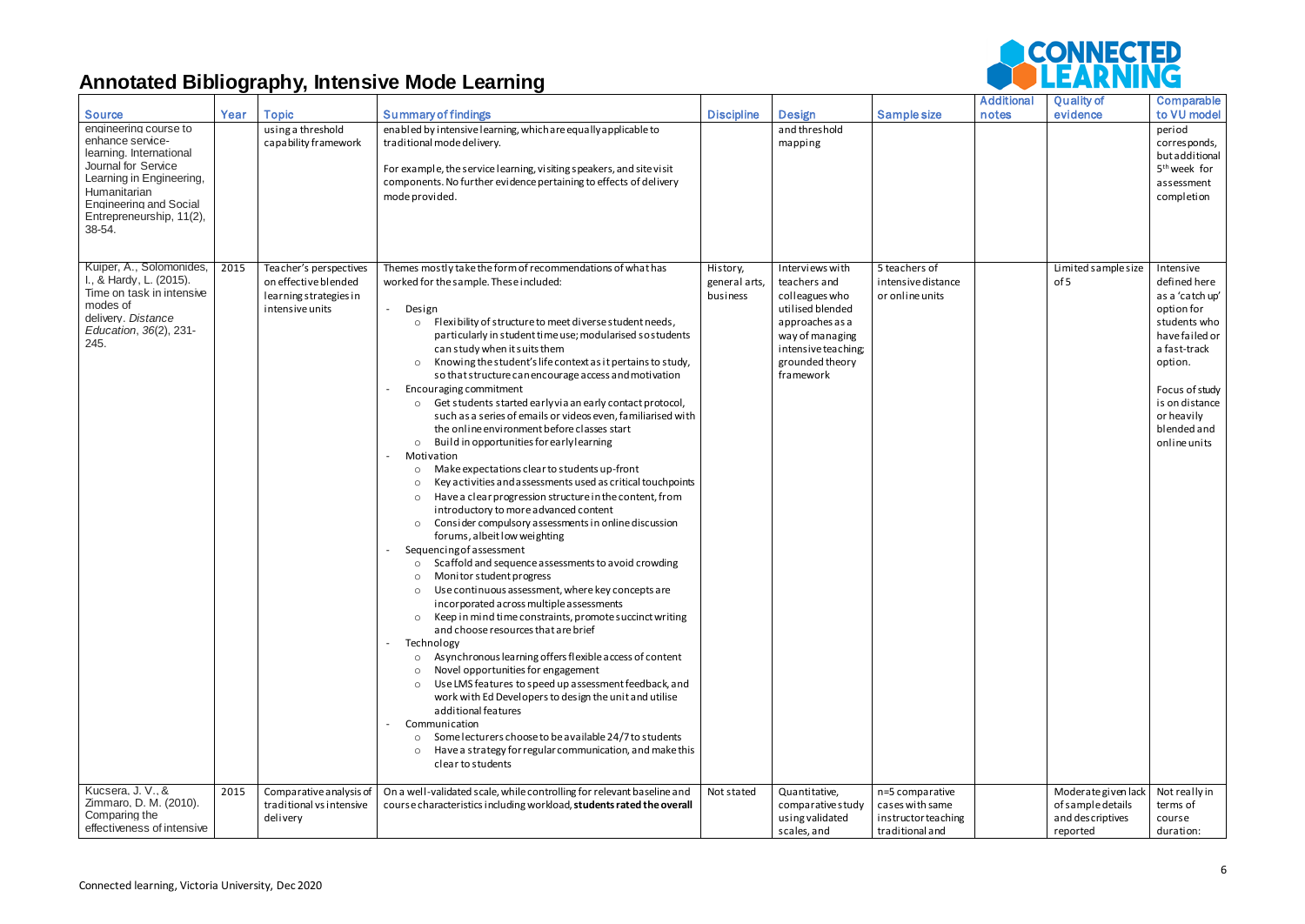|                                                                                                                                                                               |      |                                                                                                           |                                                                                                                                                                                                                                                                                                                                                                                                                                                                                                                                                                                                                                                                                                                                                                                                                                                               |                      |                                                                                                 |                                                                                                                                                                                                                 | <b>Additional</b> | <b>Quality of</b>                                                                                                                                                                                                                                                                                                                                                                                         | <b>Comparable</b>                                                                                                                                                                   |
|-------------------------------------------------------------------------------------------------------------------------------------------------------------------------------|------|-----------------------------------------------------------------------------------------------------------|---------------------------------------------------------------------------------------------------------------------------------------------------------------------------------------------------------------------------------------------------------------------------------------------------------------------------------------------------------------------------------------------------------------------------------------------------------------------------------------------------------------------------------------------------------------------------------------------------------------------------------------------------------------------------------------------------------------------------------------------------------------------------------------------------------------------------------------------------------------|----------------------|-------------------------------------------------------------------------------------------------|-----------------------------------------------------------------------------------------------------------------------------------------------------------------------------------------------------------------|-------------------|-----------------------------------------------------------------------------------------------------------------------------------------------------------------------------------------------------------------------------------------------------------------------------------------------------------------------------------------------------------------------------------------------------------|-------------------------------------------------------------------------------------------------------------------------------------------------------------------------------------|
| <b>Source</b><br>and traditional<br>courses. College<br>Teaching, 58(2), 62-68.                                                                                               | Year | <b>Topic</b>                                                                                              | <b>Summary of findings</b><br>course significantly and moderately higher in intensive (9 week) vs<br>traditional (15 week) delivery mode.<br>However, the proportion of overall variance explained in course<br>ratings was small (10%).<br>Class size and probable grade significant higher in intensives,<br>indicating they had larger class sizes and also that students who tend<br>to have a higher likelihood of success enrol in them.                                                                                                                                                                                                                                                                                                                                                                                                                | <b>Discipline</b>    | <b>Design</b><br>controlling for<br>baseline<br>differences                                     | <b>Sample size</b><br>matched<br>summer/intensive<br>unit;<br>student data ranged<br>from n=48-78<br>Details of the<br>student sample are<br>not reported<br>(describedas<br>'young')                           | notes             | evidence<br>Well validated<br>measure was used<br>(SETE), controls for<br>baseline<br>characteristics and<br>course workload<br>No outlier checks<br>evident<br>Small sample, single<br>institution<br>While teachers<br>were not rated<br>differently, SEM<br>should be able to<br>control for<br>contemporaneous<br>relationships<br>between predictors<br>(i.e. teacher ratings<br>and course ratings) | to VU model<br>Traditional<br>semesters are<br>15 weeks<br>long, and<br>summer<br>classes<br>ranged from<br>5-9 weeks<br>divided into 2<br>terms; or 11<br>weeks for a<br>wholeterm |
| Eames, M., Luttman, S.,<br>& Parker, S. (2018).<br>Accelerated vs.<br>traditional accounting<br>education and CPA<br>exam<br>performance. Journal of<br>Accounting Education. | 2018 | Comparative analysis of<br>intensive vs traditional<br>mode delivery in<br>performance on the<br>CPA exam | According to descriptive statistics, alumni who undertook intensives<br>were less likely to attempt the CPA exam than traditional students.<br>Those intensive alumni who attempted the exam, passed more often<br>(69% for summer course, 70% for weekend course, 64% for<br>traditional students).<br>A number of other factors that may affect performance on the CPA<br>exam were included in the regression analysis where possible;<br>including GPA during the program, age, whether their employing firm<br>pays a bonus for completing the exam, possession of an advanced<br>degree or other certification, and gender, and time since graduation.<br>After controlling for those factors, no difference in exam attempts<br>were statistically significant between traditional and accelerated; nor<br>was a range of exam performance indicators. | Accounting<br>majors | Survey of alumni,<br>relied on<br>recollections of<br>attempting and<br>passing the CPA<br>exam | Alumni between Jan<br>2004 and Sep 2013.<br>Total possible<br>sample was 1008<br>traditional alumni<br>and 847 accelerated<br>alumni.<br>Total responses<br>were n=224<br>traditional, and<br>n=284 accelerated |                   | No attempt to<br>control for other<br>factors that may<br>predict success in<br>the exam; or test<br>for self-selection<br>factors influencing<br>the decision to do<br>an intensive unit.                                                                                                                                                                                                                | Summer<br>possibly, not<br>the weekend<br>course                                                                                                                                    |
| Marques, J. (2012). The<br>dynamics of accelerated<br>learning. Business<br>Education &<br>Accreditation, 4(1), 101-<br>112                                                   | 2012 | Theoretical review of<br>pedagogical differences<br>and evidence for<br>accelerated learning              | Theoretical review paper comparing accelerated learning to more<br>traditional modes.                                                                                                                                                                                                                                                                                                                                                                                                                                                                                                                                                                                                                                                                                                                                                                         |                      |                                                                                                 |                                                                                                                                                                                                                 |                   |                                                                                                                                                                                                                                                                                                                                                                                                           |                                                                                                                                                                                     |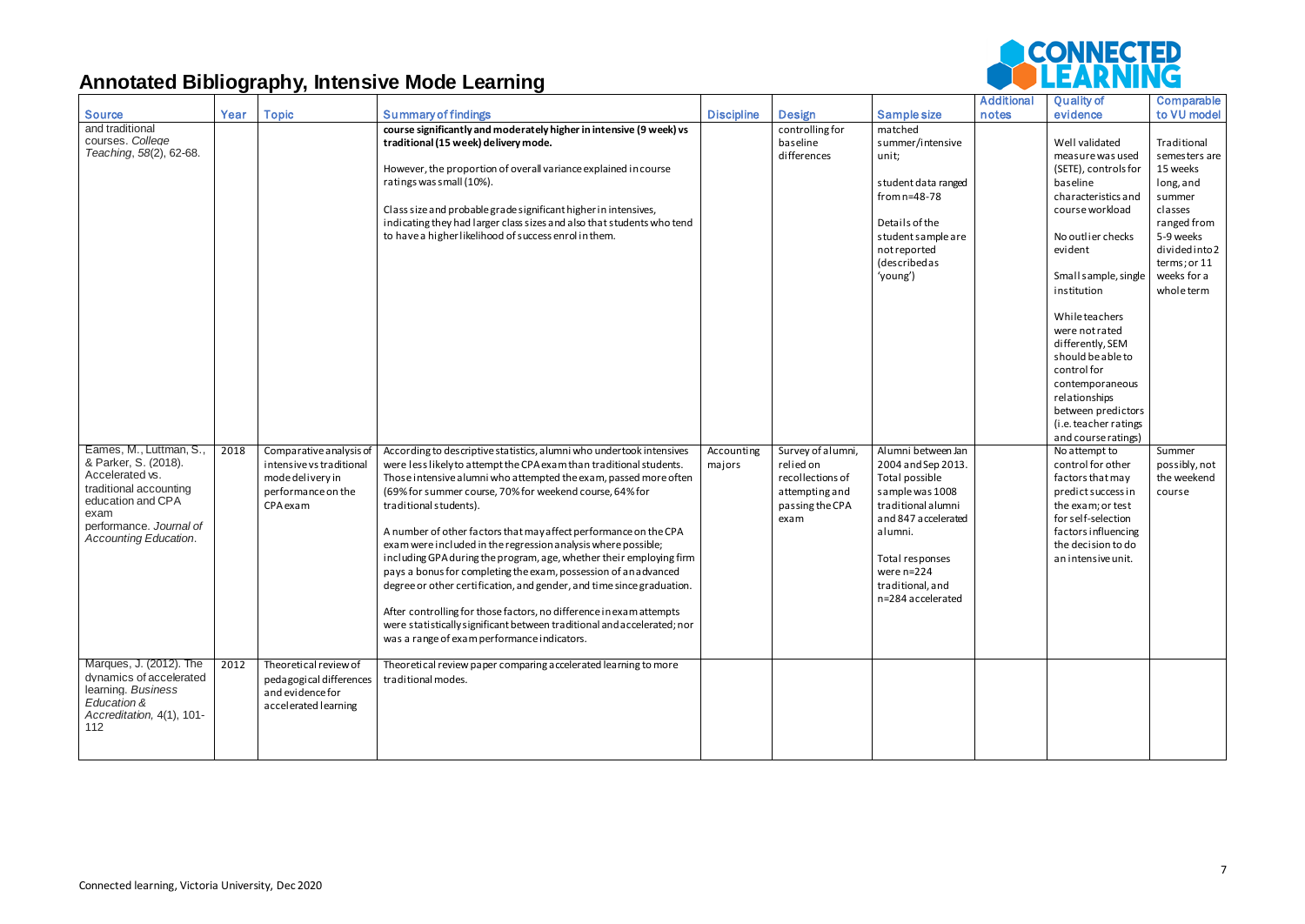|                                    |      |                         |                                                                         |                   |               |                       | <b>Additional</b> | <b>Quality of</b>                  | <b>Comparable</b> |
|------------------------------------|------|-------------------------|-------------------------------------------------------------------------|-------------------|---------------|-----------------------|-------------------|------------------------------------|-------------------|
| <b>Source</b>                      | Year | <b>Topic</b>            | <b>Summary of findings</b>                                              | <b>Discipline</b> | <b>Design</b> | <b>Sample size</b>    | notes             | evidence                           | to VU model       |
| Austin, A. M., &                   | 2006 | Comparative analysis of | Austin and Gustafson (2006) analysed institutional data from the        | Mixed             |               | $N = 11,795$ students |                   | The most thorough                  |                   |
| Gustafson, L. (2006).              |      | difference course       | University of West Georgia comprising a cademic a chievement            |                   |               | and 59,736            |                   | analysis approach                  |                   |
| Impact of course length            |      | lengths on subsequent   | records of 11, 795 students from 2001 to 2004. They compared 16         |                   |               | student*unit          |                   | of the effect of                   |                   |
| on student<br>learning. Journal of |      | student performance     | week semester units to intensives delivered over a variety of lengths.  |                   |               | records from 2001-    |                   | intensives on                      |                   |
| <b>Economics and Finance</b>       |      |                         | After controlling for a range of student demographics, educational      |                   |               | 2004                  |                   | grades, sofar. Does                |                   |
| Education, 5(1), 26-37.            |      |                         | readiness and study choice factors, and also some sensitivity testing   |                   |               |                       |                   | not use multilevel                 |                   |
|                                    |      |                         | including smoothing the distribution of student GPA using a             |                   |               |                       |                   | modellingto<br>account for average |                   |
|                                    |      |                         | transformation, results were robust in suggesting a cademic             |                   |               |                       |                   | grade differences in               |                   |
|                                    |      |                         | achievement was greatest at a course length of 4 weeks. For this        |                   |               |                       |                   | units, but does                    |                   |
|                                    |      |                         | analysis, ordinary least squares regression was utilised, with 4-week,  |                   |               |                       |                   | account for most                   |                   |
|                                    |      |                         | 3-week and 8-week lengths entered as dummy variable predictors,         |                   |               |                       |                   | studentlevel                       |                   |
|                                    |      |                         | compared against the 16-week length units as the reference group.       |                   |               |                       |                   | variables.                         |                   |
|                                    |      |                         | All three shorter length courses significantly and positively predicted |                   |               |                       |                   |                                    |                   |
|                                    |      |                         | academic achievement, with similar effect sizes, but 4-week courses     |                   |               |                       |                   |                                    |                   |
|                                    |      |                         | had the highest effect and were marginally greater than 3-week          |                   |               |                       |                   |                                    |                   |
|                                    |      |                         | courses. They didnot test whether year level, course or discipline      |                   |               |                       |                   |                                    |                   |
|                                    |      |                         | moderated this finding. Assessment design was not controlled for in     |                   |               |                       |                   |                                    |                   |
|                                    |      |                         | the study or probed as a mediator of increased grades, however, to      |                   |               |                       |                   |                                    |                   |
|                                    |      |                         | explore whether improved results reflected lower assessment             |                   |               |                       |                   |                                    |                   |
|                                    |      |                         | standards, the authors examined subsequent a cademic performance.       |                   |               |                       |                   |                                    |                   |
|                                    |      |                         | In subsamples of directly linked units taken in sequence, in the topics |                   |               |                       |                   |                                    |                   |
|                                    |      |                         | of accounting, math, spanish language and economics, whether the        |                   |               |                       |                   |                                    |                   |
|                                    |      |                         | prerequisite unit was completed in an intensive format did not          |                   |               |                       |                   |                                    |                   |
|                                    |      |                         | significantly predict grades in the subsequent unit, even though        |                   |               |                       |                   |                                    |                   |
|                                    |      |                         | actual past grades were a significant predictor of future grades. In    |                   |               |                       |                   |                                    |                   |
|                                    |      |                         | other words, a unit being delivered as an intensive didnot moderate     |                   |               |                       |                   |                                    |                   |
|                                    |      |                         | the effect of prior grades, on future grades. Although students often   |                   |               |                       |                   |                                    |                   |
|                                    |      |                         | had intervening units between the prerequisite and the follow-on,       |                   |               |                       |                   |                                    |                   |
|                                    |      |                         | the authors controlled for by including it as a predictor in the model. |                   |               |                       |                   |                                    |                   |
|                                    |      |                         | This analysis suggests that academic achievement in intensive units is  |                   |               |                       |                   |                                    |                   |
|                                    |      |                         | not 'dumbed down'.                                                      |                   |               |                       |                   |                                    |                   |
|                                    |      |                         |                                                                         |                   |               |                       |                   |                                    |                   |
|                                    |      |                         |                                                                         |                   |               |                       |                   |                                    |                   |
|                                    |      |                         |                                                                         |                   |               |                       |                   |                                    |                   |